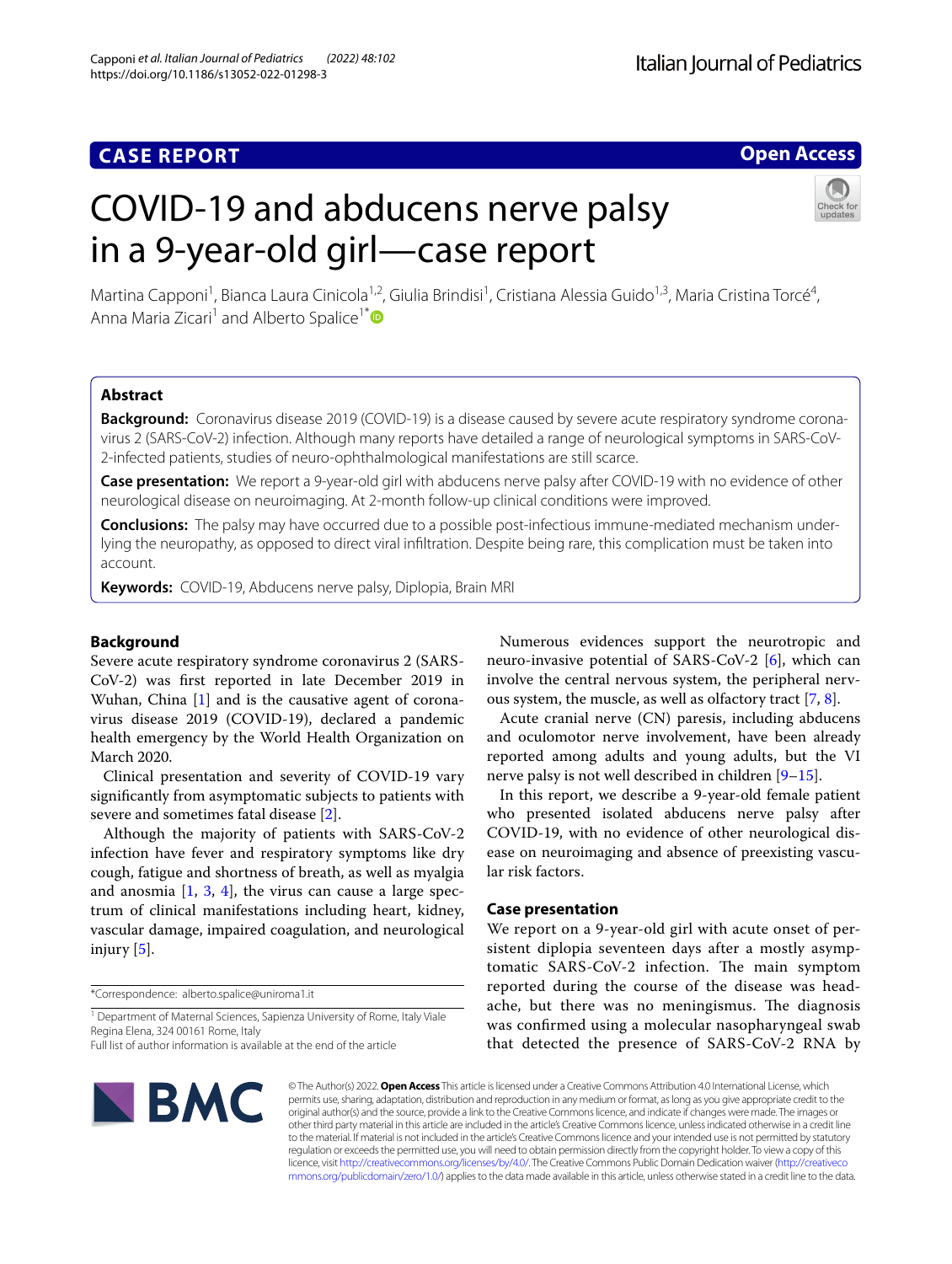real-time reverse transcriptase polymerase chain reaction (PCR). The test resulted negative after 10 days from the beginning of the infection.

An intercurrent episode of fever (temperature 38.5 °C) lasting 72 hours was reported one week before the onset of the eye disorder. The patient's parents noticed the sudden onset of convergent strabismus of the right eye while the child was using her mobile phone. She had no pain with eye movements or other neurologic symptoms such as weakness, ataxia, paresthesia and hyporeflexia or anosmia/ageusia.

The first clinical examination at the Pediatric Department Child Neurology Unit revealed complete and isolated failure of abduction of the right eye. The horizontal diplopia, persisted in the primary gaze and was exacerbated by distant fxation (Fig. [1\)](#page-1-0). Ocular motility was full, the pupillary response was preserved and there was no evidence of ptosis, proptosis, chemosis or significant ocular exudate, or fatiguing weakness. The remaining neurological examination and the rest of the physical examination were unremarkable.

On ophthalmologic examination her best-corrected visual acuity was normal in both eyes, no aferent pupillary defect nor nystagmus was observed. The colour vision (Hishihara plates), slit lamp examination and visual feld were normal in both eyes. Ocular motility examination revealed an incomitant esotropia (convergent squint) with limitation of abduction in the right eye and abnormal position of the head when turned to the right shoulder. Horizontal binocular vision with image separation was typically worse at long distance than at near distance, and worse for right gaze. The fun-

Magnetic resonance imaging (MRI) of the brain was performed with contrast-enhanced multiplanar reconstruction study, revealing normal fndings.

Lumbar puncture showed a normal opening pressure and normal cerebro-spinal fuid (CSF) components. The search for the main neurotropic viruses including the analysis for SARS-CoV-2 RNA as well as for oligoclonal bands was negative.

dus of the eye was normal.

<span id="page-1-0"></span>**Fig. 1** Picture of ophtalmological examination. Incomitant esotropia (convergent squint) with limitation of abduction in the right eye at ocular motility examination

Routine blood tests were normal including complete blood count, coagulation, infammatory markers, liver and kidney function.

The patient was discharged after 48 hours of observation with no change in double vision.

After the collegial discussion of the case no treatment was undertaken.

At one week follow-up, the patient reported the persistence of diplopia with a fuctuating course. Patching of the good eye was advised and performed. At 2-month follow-up, the patient had improved binocular vision and reduced eye deviation.

## **Discussion and conclusions**

The aetiology of sixth nerve palsy can be congenital or acquired. The most common cause of acquired abducens palsy in children has been found to be neoplasm, unlike the more common vascular aetiology in adults [[16,](#page-3-4) [17\]](#page-3-5). The second most common cause is trauma  $[18, 18]$  $[18, 18]$  $[18, 18]$ [19\]](#page-3-7). Other causes include elevated intracranial pressure, congenital, infammation, idiopathic and post-viral [\[20](#page-3-8)]. Although there is a close association between sixth nerve palsy and viral illness, the exact pathophysiology remains unknown [\[21–](#page-3-9)[23\]](#page-3-10).

Regarding SARS-CoV-2, while the amount of data published on central and peripheral neurological manifestations is continuously growing, few studies describe the specifc neuro-ophthalmological manifestations [\[10](#page-3-11)]. These include headache, ocular pain, visual impairment, diplopia and cranial nerve palsies secondary to Miller Fisher syndrome (MFS), Guillain-Barré syndrome (GBS), or encephalitis and nystagmus [[10](#page-3-11), [24\]](#page-3-12).

We therefore decided to report the case of a young girl with diplopia caused by VI nerve palsy, investigating the possible etiopathogenetic relationship with primary SARS-CoV-2 infection.

The neurotropism of SARS-CoV-2  $[25, 26]$  $[25, 26]$  $[25, 26]$  $[25, 26]$  is mediated by the human angiotensin converting enzyme 2 (hACE2) receptor, which is ubiquitously expressed and used by the virus to enter the host cell. The co-receptors and attachment factors, such as transmembrane serine protease 2 (TMPRSS2) and basigin (BSG, also known as CD147), enhance the entry of the virus in the presence of ACE2. Furthermore, neuropilin 1 (NRP1) mainly facilitates the regulation of angiogenesis, gangliogenesis and vascular permeability, and similarly enhances viral infectivity by acting as a co-receptor for cell entry.

The proposed pathogenetic mechanisms to explain SARS-CoV-2 neuro-invasiveness and neuro-virulence include:

a) Direct viral involvement through retrograde or anterograde transport mechanisms from peripheral nerves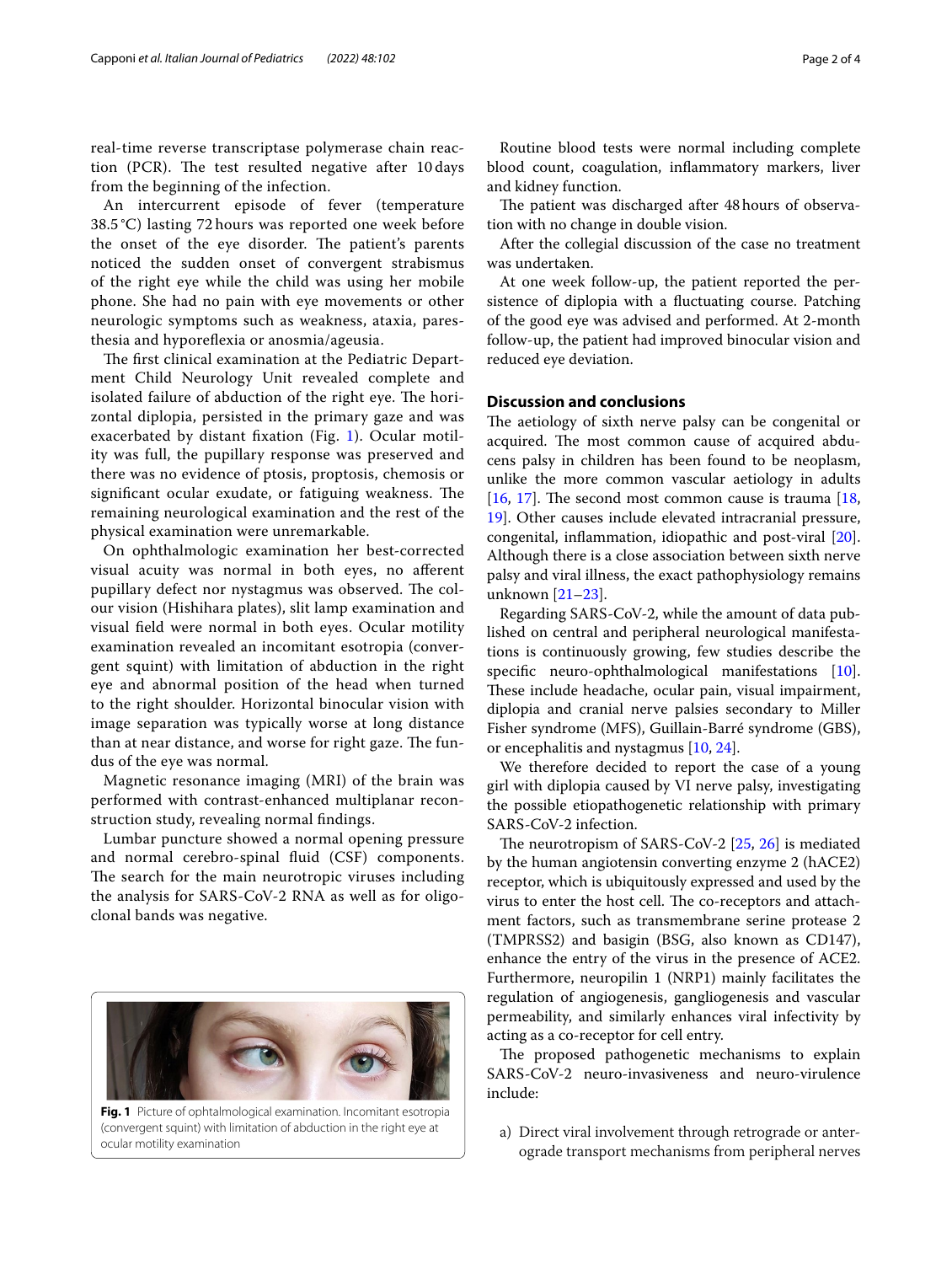to the CNS (for example, through the neuroepithelium of the olfactory nerve and olfactory bulb, via the cribriform plate).

- b) A route of hematogenous dissemination could provide entry into the CNS for SARS-CoV-2 by three mechanisms: 1) Transcellular migration that involves the binding of the virus to its receptors (ACE2, BSG or NRP-1) on brain microvasculature endothelial cells and subsequent crossing of the endothelial cells via transcytosis  $[27, 28]$  $[27, 28]$  $[27, 28]$  $[27, 28]$ ; 2) The Trojan horse mechanism, which involves the infection of immune cells that then bring the virus across the blood brain barrier (BBB) into the CNS [[26](#page-3-14)]; or 3) A paracellular route by disrupting endothelial cell tight junctions [[27,](#page-3-15) [29\]](#page-3-17).
- c) A systemic infammatory response (including autoinfammatory and hyperinfammatory responses) associated with the deleterious role of the cytokine storm in disrupting the BBB (which can lead to the development of encephalopathy/encephalitis, acute disseminated encephalomyelitis, seizures, altered consciousness).
- d) An immune-mediated para-infectious or post-infectious efect; it is believed that SARS-CoV-2 has autoimmunogenic efects mainly via molecular mimicry, leading to autoimmune neuropathies (afecting cranial and peripheral nerves), as demonstrated in cases of GBS and its variants MSF [\[30](#page-3-18)].

In our case, the primary infection was asymptomatic and the neurological disorder appeared after about 2weeks, suggesting a post-infectious immune-mediated mechanism underlying the neuropathy rather than direct viral infltration.

Additionally, besides diplopia, the neurological examination was completely negative (no strength defcit and good evoked refexes were found) and the level of proteins in the CSF was normal, reducing the likelihood that it was a GBS variant. Even if in this case the anti-ganglioside antibodies have not been tested, the Brain MRI revealed normal fndings.

In light of these considerations, virus-induced immunemediated neuropathy may be the most likely pathogenic mechanism.

Further studies are needed on a larger population to verify the association between SARS-Cov-2 infection and neuro-ophthalmological disorders in order to clarify the exact etiopathogenesis.

#### **Abbreviations**

COVID-19: Corona Virus Disease 2019; SARS-CoV-2: Severe Acute Respiratory Syndrome Coronavirus 2; CN: Cranial Nerve; PCR: Polymerase Chain Reaction; MRI: Magnetic Resonance Imaging; CSF: Cerebro-Spinal Fluid; MFS: Miller

Fisher Syndrome; GBS: Guillain-Barré Syndrome; hACE2: Human angiotensin converting enzyme 2 receptor; TMPRSS2: Transmembrane serine protease 2; BSG: Basigin; NRP1: Neuropilin 1; CNS: Central nervous system; BBB: Blood brain barrier.

#### **Acknowledgements**

No acknowledgements.

#### **Authors' contributions**

MC: Writing. BLC, GB, CAG and MCT review and editing. AMZ and AS: supervision, review and editing. Each author listed on the manuscript has seen and approved the submission of this version of the manuscript and takes full responsibility for the manuscript. MC, who wrote the manuscript, received no grant nor other form of payment to produce the manuscript. All authors read and approved the fnal manuscript.

#### **Funding**

The authors were not granted subsidies or other forms of payment for the production of the manuscript.

#### **Availability of data and materials**

All data generated or analysed during this study are included in this published article.

#### **Declarations**

#### **Ethics approval and consent to participate**

All experimental protocol were approved by the Ethical Review Committee of Sapienza, University of Rome, Italy (REC42/1/087, date March 2022). The study was performed in accordance with the Good Clinical Practice guidelines, the International Conference on Harmonization guidelines, and the most recent version of the Declaration of Helsinki.

#### **Consent for publication**

Written informed consent was obtained from the patient for publication of this case report accompanying images.

#### **Competing interests**

The authors declare that they have no competing interests.

#### **Author details**

<sup>1</sup> Department of Maternal Sciences, Sapienza University of Rome, Italy Viale Regina Elena, 324 00161 Rome, Italy. <sup>2</sup> Department of Molecular Medicine, Sapienza University of Rome, Rome, Italy.<sup>3</sup> Department of Developmental and Social Psychology, Sapienza University of Rome, Rome, Italy. <sup>4</sup>Department of Ophthalmology, Sandro Pertini Hospital, Rome, Italy.

# Received: 22 April 2022 Accepted: 12 June 2022

#### **References**

- <span id="page-2-0"></span>1. Guan W-J, Ni Z-Y, Hu Y, Liang W-H, Ou C-Q, He J-X, et al. Clinical Characteristics of Coronavirus Disease 2019 in China. N Engl J Med. 2020;382(18):1708–20.
- <span id="page-2-1"></span>2. Pérez CA. Looking ahead: the risk of neurologic complications due to COVID-19. Neurol Clin Pract . 2020 Aug;10(4):371–4.
- <span id="page-2-2"></span>3. Guan W-J, Liang W-H, Zhao Y, Liang H-R, Chen Z-S, Li Y-M, et al. Comorbidity and its impact on 1590 patients with COVID-19 in China: a nationwide analysis. Eur Respir J maggio. 2020;55(5):2000547.
- <span id="page-2-3"></span>4. Gori A, Leone F, Lofredo L, Cinicola BL, Brindisi G, De Castro G, et al. COVID-19-related anosmia: the olfactory pathway hypothesis and early intervention. Front Neurol. 2020;11:956.
- <span id="page-2-4"></span>5. High B, Hixon AM, Tyler KL, Piquet AL, Pelak VS. Neurology and the COVID-19 pandemic: gathering data for an informed response. Neurol Clin Pract aprile. 2021;11(2):e48–63.
- <span id="page-2-5"></span>6. Ghannam M, Alshaer Q, Al-Chalabi M, Zakarna L, Robertson J, Manousakis G. Neurological involvement of coronavirus disease 2019: a systematic review. J Neurol. 2020;267(11):3135–53.